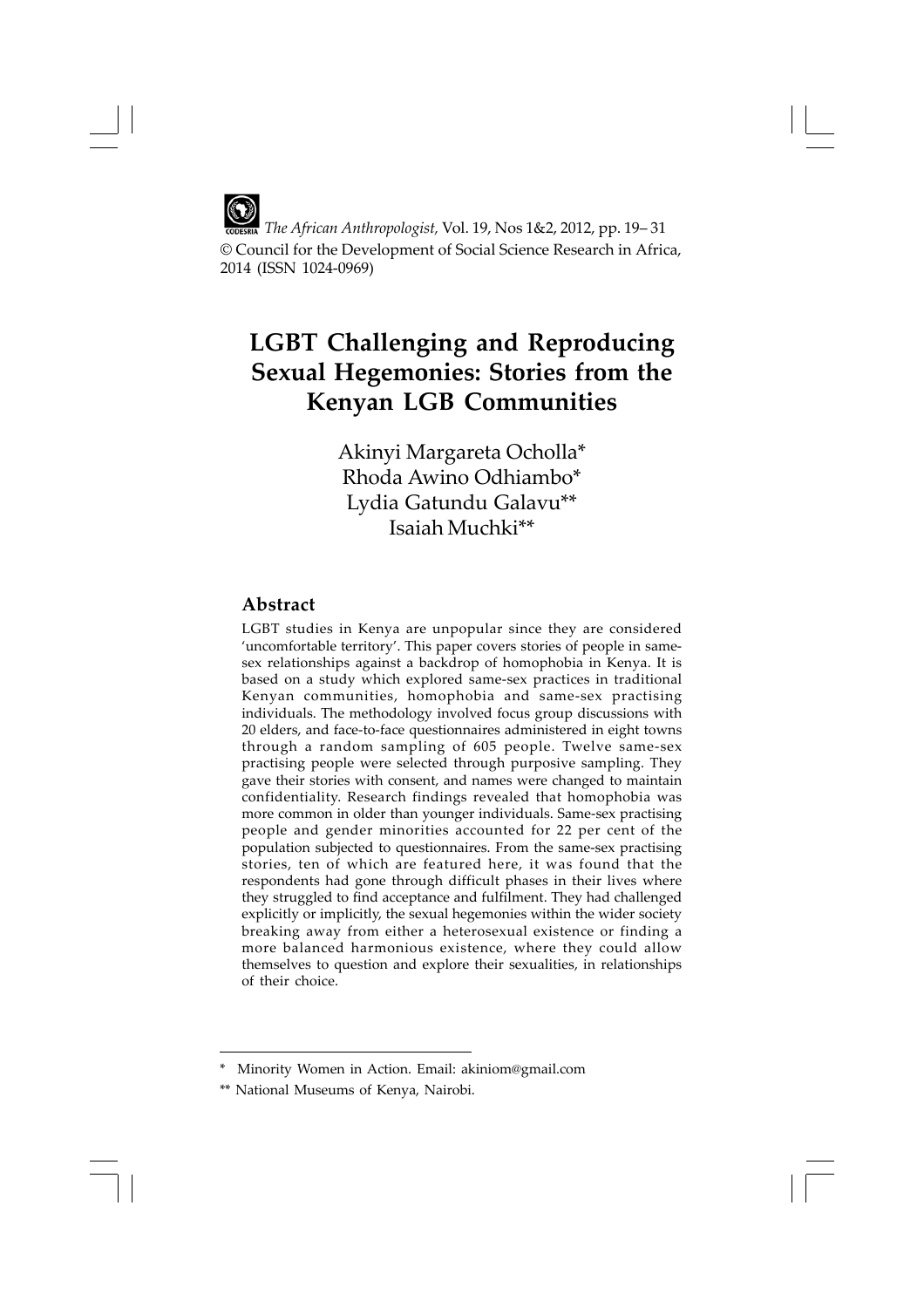### **Résumé**

Les études relatives aux LGBT au Kenya sont impopulaires car elles sont considérées comme une « zone de non confort ». Ce papier met en exergue le vécu de personnes homosexuelles dans un contexte d'homophobie au Kenya. Il est fondé sur une étude qui a exploré les pratiques homosexuelles dans des communautés kenyanes traditionnelles, l'homophobie et les personnes homosexuelles. La méthodologie comportait des groupes de discussion avec 20 anciens et des questionnaires directement administrés dans huit villes selon un échantillonnage aléatoire regroupant 605 personnes. Douze personnes homosexuelles ont été sélectionnées par un échantillonnage raisonné. Elles ont consenti à raconter leurs histoires sous des noms d'emprunt afin de préserver l'anonymat. Les résultats de la recherche ont révélé que l'homophobie était plus fréquente chez les personnes les plus âgées que les plus jeunes. Les personnes homosexuelles et les minorités sexospécifiques représentaient 22 pour cent des enquêtés. Les récits des personnes homosexuelles, dont dix sont consignés ici, ont révélé que les répondants avaient connu des périodes d'adversité dans leurs vies, et où ils ont dû lutter pour forcer l'acceptation et le respect. Ces personnes avaient contesté explicitement ou implicitement, les hégémonies sexuelles au sein de la société au sens large, soit en rompant avec une vie hétérosexuelle ou en trouvant une existence harmonieuse plus équilibrée qui leur permet de remettre en question et d'explorer leur sexualité dans des relations de leur choix.

### **Background**

Instances of same-sex relations in traditional societies in Kenya have been cited by several researchers. Murray and Roscoe (1998) wrote that about thirty Bantu societies provide for marriage between two women, including a dozen Kenyan ethnic groups. Among these were the Kisii, Nandi, Kamba, and Kikuyu. As these scholars point out, in other parts of Africa this was characteristic of status of women, such as royals or political leaders, but in East Africa, it ordinarily represented a surrogate female husband who replaced a male kinsman as jural 'father'. The wife may bear children for her husband, in whose clan line they then belong. In other cases, women marry women to achieve economic independence, and a bride price is paid. These autonomous female husbands are accepted as men in male economic roles. This dual-female marriage was economic, and illustrated the separation of sex and gender in African societies (Murray and Roscoe 1998). Murray and Roscoe (1998) also reported that women in Lesotho engaged in socially sanctioned 'long term, erotic relationships' called *motsoalle.* Evans-Pritchard recorded that male Azande warriors in the northern Congo routinely took on young male lovers between the ages of twelve and twenty, who helped with household tasks and participated in intercrural sex with their older husbands.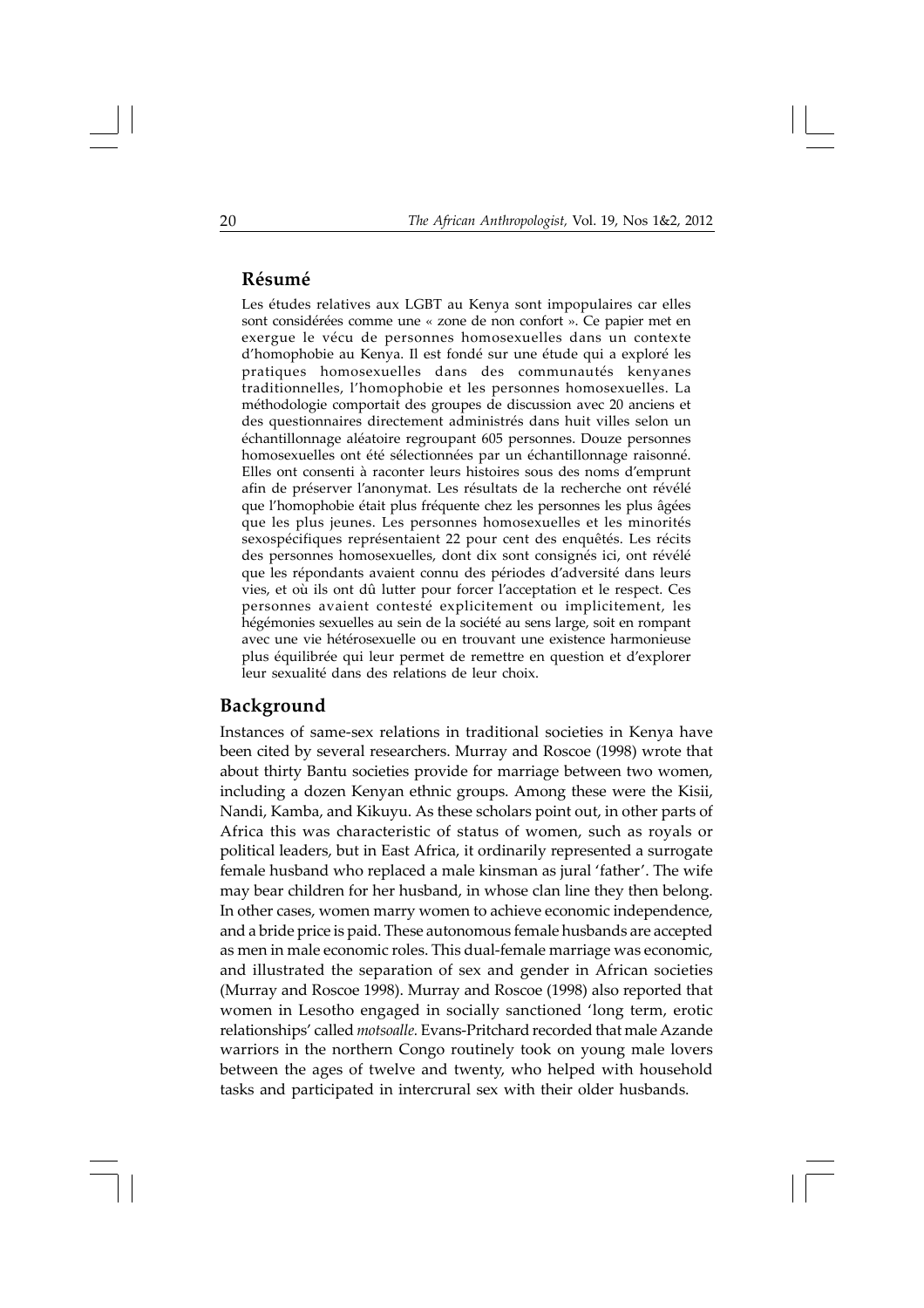Khnumhotep and Niankhkhnum were ancient Egyptian royal servants. 'They shared the title of Overseer of the Manicurists in the Palace of King Niuserre during the Fifth Dynasty of Egyptian pharaohs, c. 2400 BCE, and are listed as 'royal confidants' in their joint tomb. Niankhkhnum means 'joined to life' and Khnumhotep means 'joined to the blessed state of the dead', and together the names can be translated as 'joined in life and joined in death' (see photograph below). They are believed by some to be the first recorded same-sex couple in history. The proposed homosexual nature of Khnumhotep and Niankhkhnum has been commented on by the popular press, and the idea seems to (partially) stem from the depictions of the two men standing nose to nose and embracing. Niankhkhnum's wife, depicted in a banquet scene, was almost completely erased in ancient times, and in other pictures Khnumhotep occupies the position usually designated for a wife' (Wikipedia, 2012).

**Figure 1:** Khnumhotep and Niankhkhnum



**Source**: http://en.wikipedia.org/wiki/Homosexuality (accessed 23-09-12) Illustration from photograph © 1999 Greg Reeder

Boellstorff (2007) mentions same-sex desire and sexuality in Africa and how these have over time been interpreted by others. See also Aarmo (1997); Donham (1998); Morgan & Wieringa (2005) and Renaud (1997). Previous researchers (such as Latour, 1993 and Lykke & Braidotti, 1996)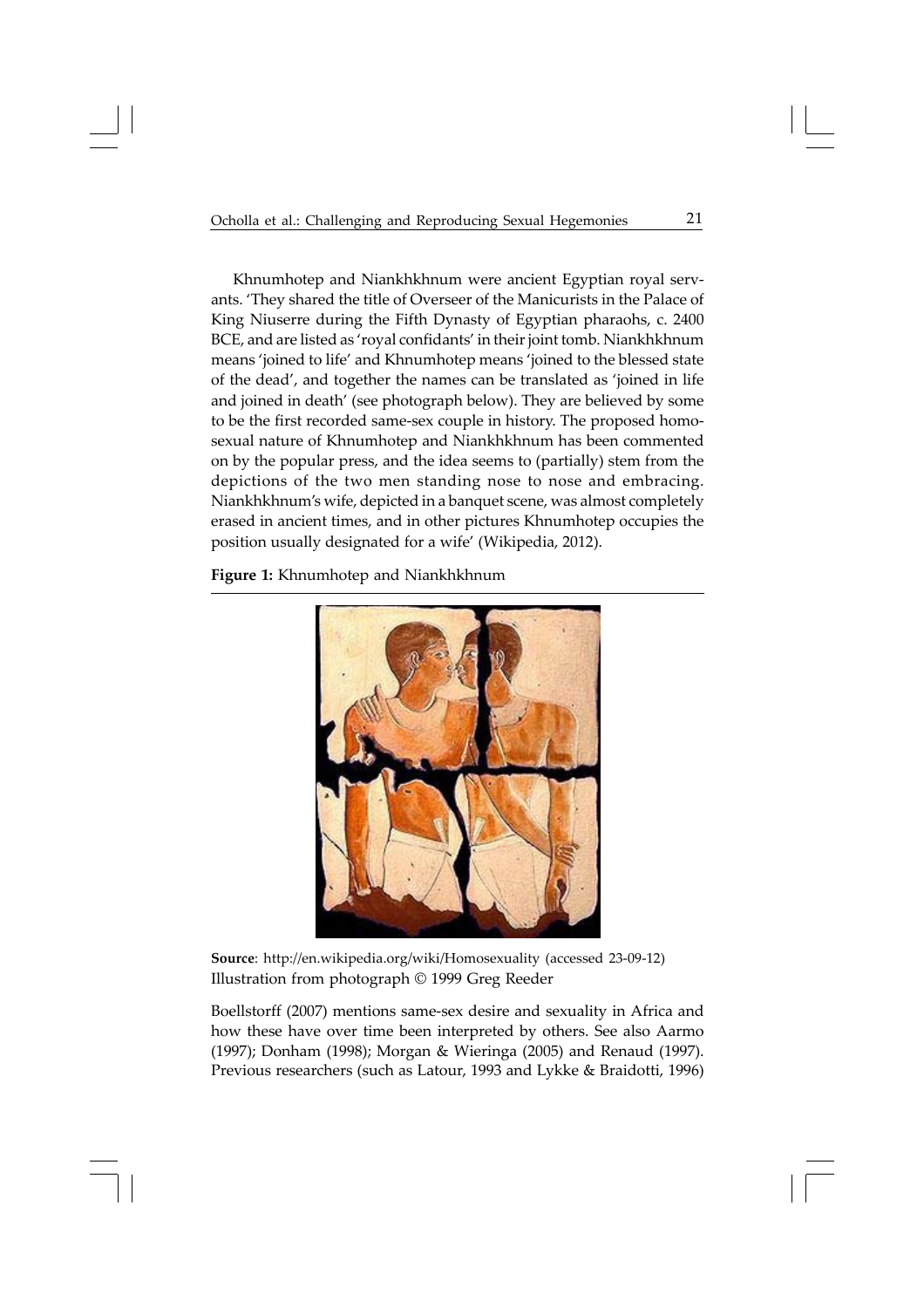have clearly separated analysis regarding biological sex, gender/gender roles, sex/sexuality and same-sex relations. Lykke (2010), however, states that 'gender/sex in its intersections with other power differentials and identity markers can pass not only as a "proper object" of study but that it need not have a fixed and essentialized understandings or definitions'. There has been a danger of oversimplifying ' "Gender" and "Sex" studies and making them reductionist' (Butler 1997). For instance, some researchers prefer to clearly separate 'Gender studies' and 'Gay and Lesbian' studies where the former are defined as a socio-cultural gender whilst the latter have to do with sex in the sense of sexuality. According to Butler, 'sexual practices and identities are gendered, and therefore, interesting for "Gender Studies"'. Likewise, '"Lesbian and Gay Studies" become unsustainable when they neglect the meanings of gendered subjectivities and sexed embodiments, and focus on sexuality only' (Butler 1997).

A critique of past studies, particularly studies on same-sex relations in traditional communities, is that they frequently seem to be simple explanations, usually 'objectively' given, as to why persons of the same sex or gender would enter into same-sex relationships. Butler (1990) speaks of the danger of the 'god-trick'. She mentions that 'researchers, politicians and citizens alike always think, act and speak *in media res*', i.e. from hindsight or whilst in the middle of a situation. Though people may try to remain objective, they are always fooled by the god-trick – i.e. the illusion of 'looking in' from the 'outside'. In actual fact, people, including researchers, often interpret objects of study through a coloured lens which consists of their own prejudices, cultural leanings, preferences or world views.

Hegemonic discourses present themselves in the rules, norms and values of societies. They are, however, not always accepted as 'God-given law'. People who identify as homosexual or same-sex loving have over several centuries defended their identities and in the past century established a movement, highly focused on questioning, redefining, deconstructing and reconstructing the hegemonic descriptions of their 'category' as described by Foucault (1978). Furthermore much of the contest against hegemonic discourses revolved around questioning the seemingly 'God-sanctioned' 'common good' that same-sex loving persons apparently did not fulfil, namely that of procreation (Lykke 2010; Bryld 2001; Bryld and Lykke 1982).

This paper focuses on stories of same-sex practising individuals and on the ways in which they have challenged and re-produced sexual hegemonies. It is part of a larger study, 'Uncomfortable Territories', which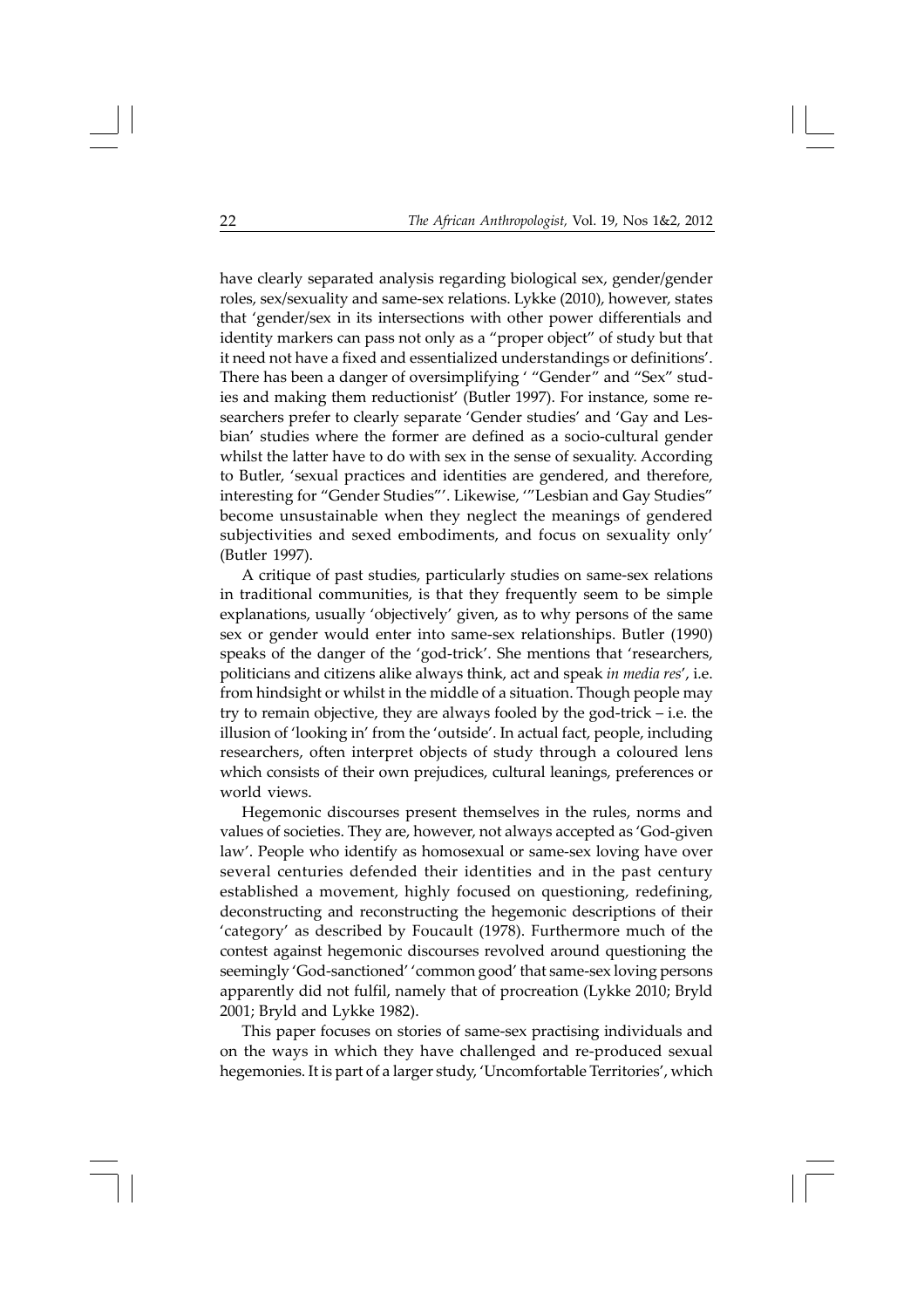explores the prevalence of same-sex relations in traditional communities, people's perceptions of same-sex practices and stories focusing on lived-experiences of same-sex practising individuals.

# **Methodology**

An ethnographic investigation was undertaken in order to ascertain the existence of same-sex relations in traditional Kenyan society. The research team conducted focus group discussions with elderly men and women in every community. These elderly men and women were identified through purposive sampling. The researchers identified a focal point within the community, which acted as the entry to the community. The larger study involved 605 people who were subjected to face to face structured interviews with open and closed-ended questions. A stratified random sampling technique was used in order to ensure that the respondents were drawn from different age groups and sexes. Purposive sampling was used to identify twelve individuals in same-sex relations whose life stories are presented in this paper. The individuals were subjected to interviews as a way of exploring their life experiences and challenges.

The study was conducted in five major ethnic communities: Abagusii, Akamba, Maasai, Luo, and Mijikenda. The towns visited were Gede, Malindi, Mombasa, Nairobi, Makueni, Kisumu, Kajiado, and Kisii.

# **Findings**

There were denials mostly from older respondents that same-sex practices had existed in traditional communities and many respondents lacked awareness of its existence (362 out of 605 or 59 %). Yet, as many were Christians, they also noted that homosexuality must have existed in the past because the Bible mentioned it. There were a few older respondents (over 50 years – 10 % of the sample population), however, who acknowledged the existence of same-sex practising people in the past. About 22 per cent of the sample population identified as gay, lesbian, bisexual or transgender. Against this backdrop of homophobic statements and a lack of knowledge we recorded twelve stories of LGB persons (Muchoki et al. 2010). Ten of these stories are featured here showing the struggles and triumphs experienced by the men and women. For ethical reasons, the names of those interviewed have been changed in order to protect them.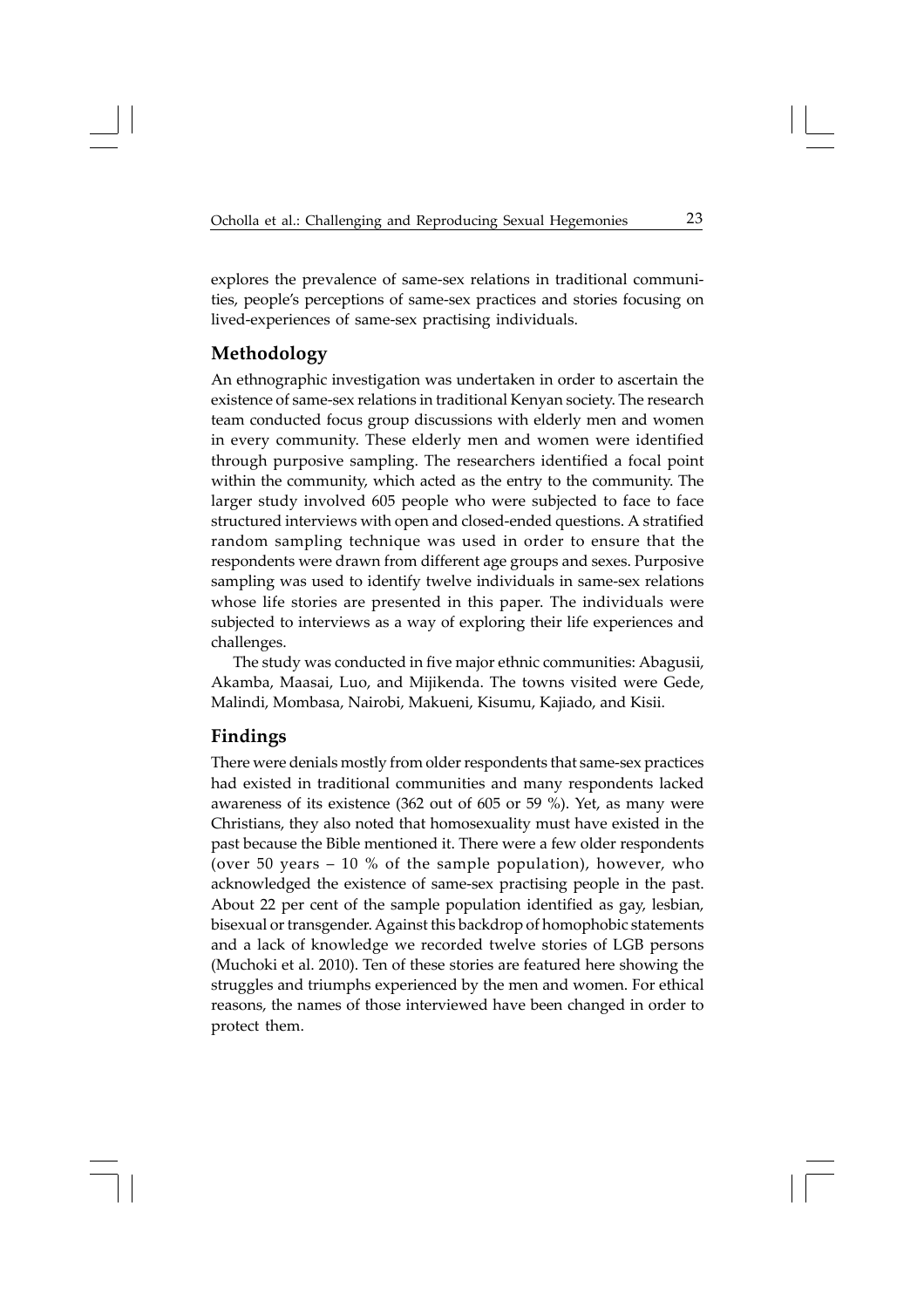# **Stories from the same-sex community**

#### *Rebecca*

Rebecca is Luo. She was born and grew up in Migori and has resided in Siaya, Kisumu and Nairobi. She is in her forties and says she has felt attracted to the same sex since she was very young. She grew up in a strict Seventh Day Adventist family. She says that she was attracted to her female primary teacher, admiring her very much whilst doing physical education in the playground. Rebecca is also quick to note that she has three other cousins, one of whom is transgender and two who are bisexual. Rebecca also says that she was attracted to boys too. In high school, she met girls similar to herself. Rebecca was an active choir member and sports woman. Later on, she married a man and had a beautiful daughter, but the marriage did not last, due to infidelity on the husband's part. Then she decided to focus on being happy and to follow her heart. She has since been in three long term relationships with women and does not intend to date men again. Recently someone told her family that she is a lesbian and Rebecca faced a lot of discrimination from her brothers and sister. They declined to talk to her, where previously they were warm and open. Her sister agreed for Rebecca's daughter to visit her, but not Rebecca. This caused a lot of tension between them. But slowly, Rebecca says that some of her family members are starting to accept her for who she is and some of her cousins even ask curious questions about what it means to be lesbian.

#### *Irene*

Irene is Kambaand was born in Kitui, and now resides in Nairobi. She is thirty years old and had a difficult beginning in Ukambani. She became an orphan whilst still very young and well wishers became her guardians and raised her. After many years of searching for people like herself, Irene managed to locate a local lesbian and gay organization and through it, the local lesbian community. Irene has been very actively involved in building up her skills as a young professional administrator and helping the LGBT community. She says that poverty, discrimination and both internal as well as external homophobia have made the lives of many gay, lesbian and transgender individuals very difficult. Some resort to alcohol and drugs and even petty theft just to make ends meet. Recently Irene recalls, she went to a local health centre for treatment and was abused and discriminated against once the nurses and doctors became aware that she identified as a lesbian. The reason they knew she was a lesbian was because of her insurance card which carries the name of a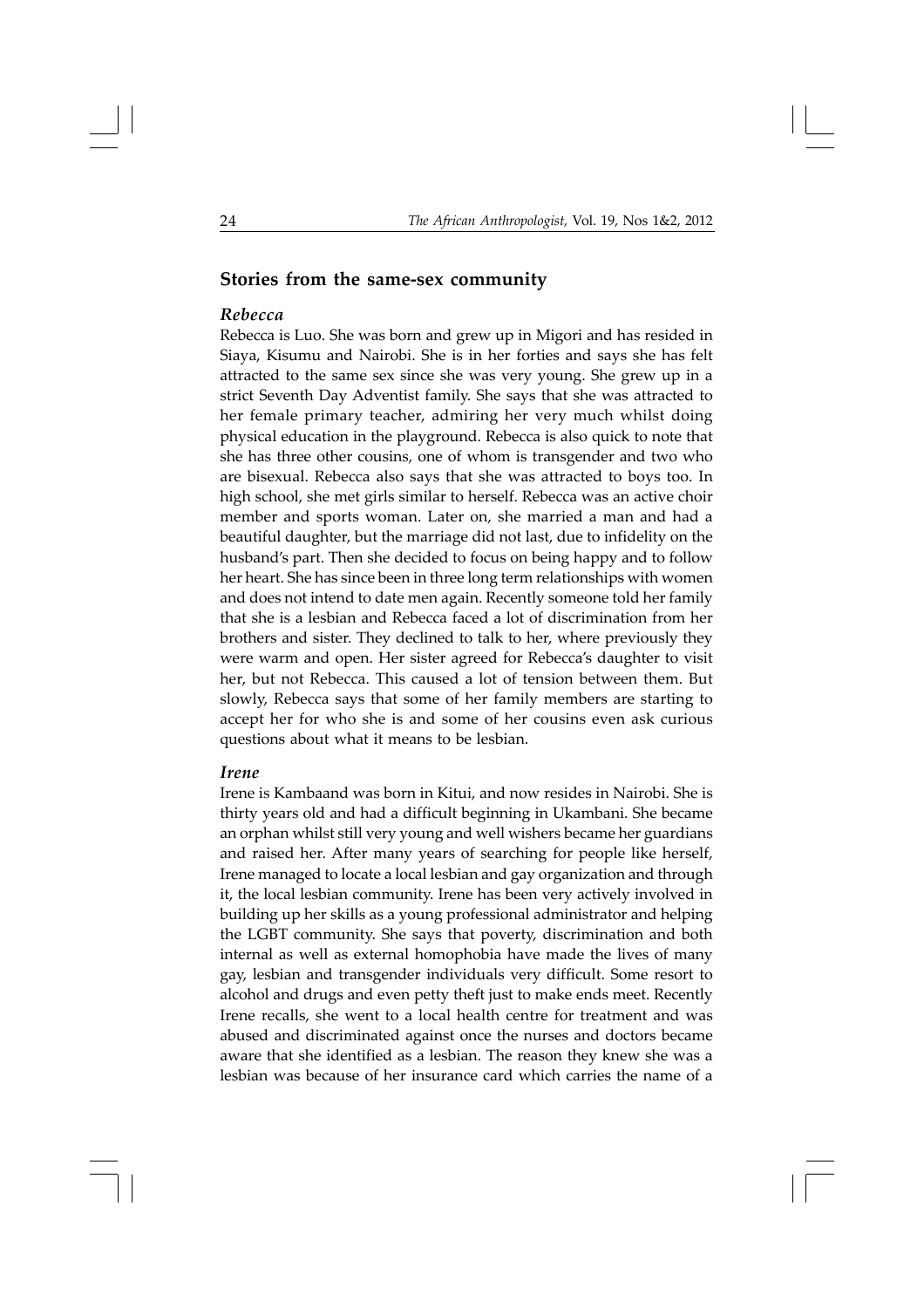prominent LGBT organization. During several visits she was asked by the doctor, 'Are you one of them? What kind of drugs do you take? Do you sleep with men? Do you have a girlfriend? How do you do it? Do you need counselling? Do you believe in God? Can I pray for you?' He also proceeded to tell Irene she should buy a Bible and should change her ways. Irene felt very uncomfortable during her visits to the health clinic and felt as though she would never be accepted for being who she is. Today Irene says she is in a stable relationship and always treats her girlfriends well. She also feels that she is making a valuable contribution to the larger society in her work with LGBT people.

#### *Amanda*

Amanda was born in Sweden, has Luo and Swedish heritage and resides in Nairobi. She is a human rights activist. Amanda is in her mid-thirties and has had feelings for girls since she was eight years old. She was very attracted to her best friend in those early years but even though she told her about her feelings, her friend did not understand the depth of those feelings until many years later. Amanda continued to feel deeply attracted to girls even in primary school but did not act on them. In Fourth Form of High School, she fell in love with a girl younger than herself and a deep friendship blossomed. However she says that she did not sleep with the girl. It was not until her early twenties that Amanda started dating men and though she loved them, she still felt attracted to women. She says that when her last boyfriend found out that she was bisexual, he grew so insecure that the relationship broke up. Amanda also felt that the men she dated were hoping for her to be the feminine-skirt-wearing, longhaired woman of their dreams, but that the image did not fit her own personal construct of herself. She was more comfortable with trousers and short hair. Furthermore she feels that relating emotionally with women is easier than with men, and the sex is great. Amanda describes herself as technically bisexual but a practising lesbian. This is because she knows that she is attracted to both women and men but feels more satisfied in relationships with women. Amanda has also had problems with the term 'lesbian', feeling that it did not sound right. If she could create another label for herself, she would.

#### *Jane*

Jane is Kikuyu, born in Kiambu and living in Nairobi. She is in her late twenties or early thirties. She says that she became an orphan very early in her life and had to move from one orphanage to another while she grew up in Nairobi. Jane was attracted to girls from early on, but every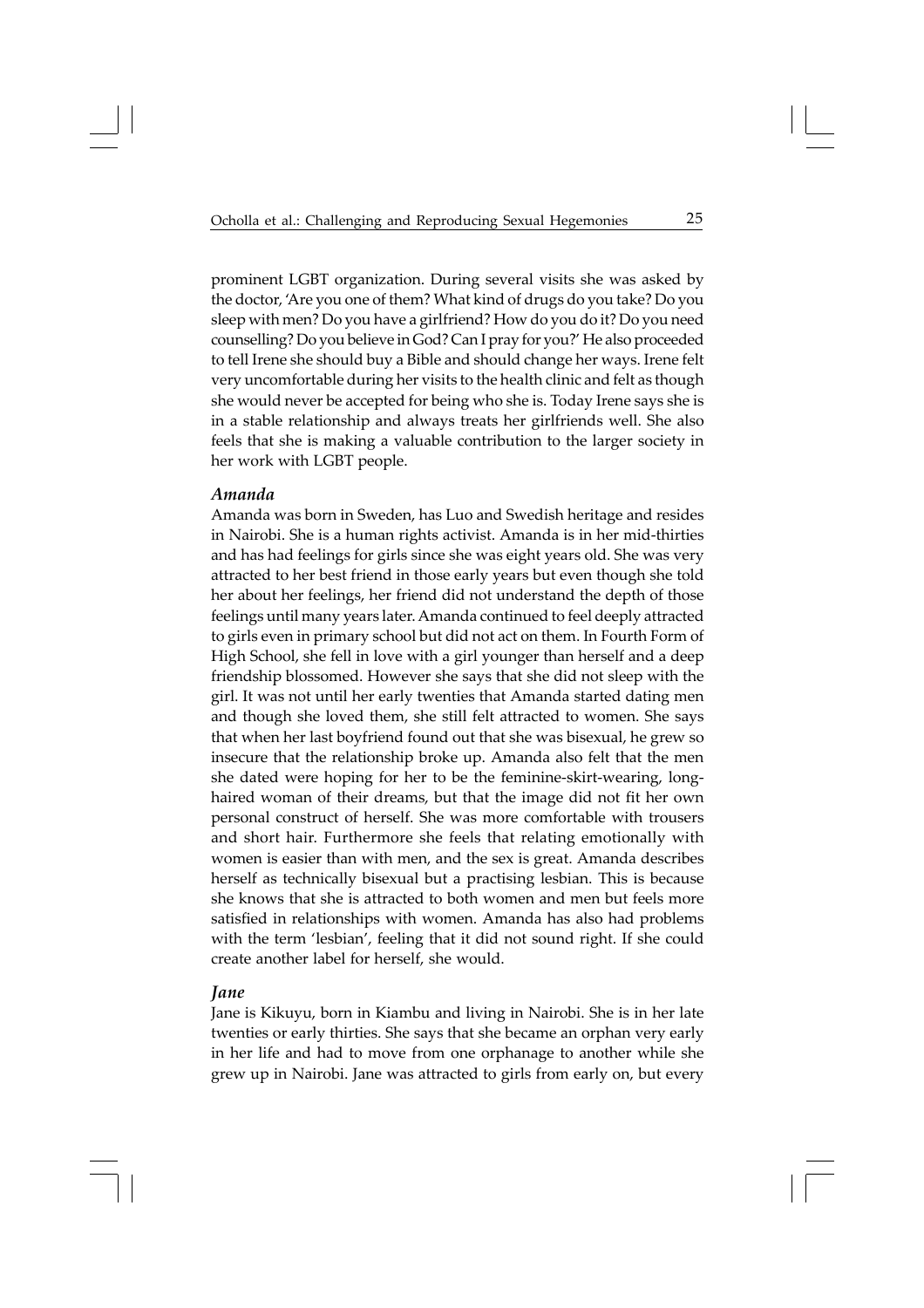time she showed any kind of affection to girls or tried to kiss them, she would be thrown out of the orphanage. Eventually she had a child with a man, and two other children followed. Jane is unemployed and because she never completed her education, she finds it very hard to find work. So she says she has turned to sex work, offering services to both men and women. However she is currently trying to make ends meet through manual labour. She says she feels deeply attracted to women.

#### *Danicho*

Danicho, a 27 year old Luo man, was born and resides in Kisumu. He says that he is not 'out' to his family about his sexual orientation. He has a boyfriend and he says that the larger LGBT community in Kisumu admires his relationship because it seems very strong and stable. He attributes this to good communication between the two of them. Danicho is a medical student and says that when ever his dad brings up the topic of marriage, he tells him that he wants to finish his studies and maybe even do his doctorate. His father apparently married at age 25. Fortunately his father is understanding, but Danicho still feels pressured by society into conforming and marrying, because many of his friends are married.

#### *James*

James is Kikuyu and was born in Mombasa, and now resides in Nairobi. He is in his thirties and grew up in Mombasa but later moved to Nairobi. He says he felt attracted to other guys from early on. He also has a cousin who is a lesbian. James has been working in the modelling industry, teaching models how to strut the catwalk and also had a boyfriend for a few years. He says that his boyfriend was very abusive to him, often hitting him and verbally insulting him. Eventually they broke up. James is now very active in highlighting the challenges faced by gay men, and he offers guidance and advice to people who are HIV positive.

#### *Ngacha*

Ngacha is Kikuyu and resides in Nairobi. He is in his forties and says that after he returned from further studies in the 1980s, he was earnestly searching for the LGBT community, only to be surprised to find many gay men hanging out around the public toilets in the central business district. He says the gay men met to socialize but some also formed very strong long term relationships. They came from as far as Garissa and other towns. Ngacha has been actively involved in the human rights arena, offering consultative advice and support on issues like HIV and general health of the LGBT community.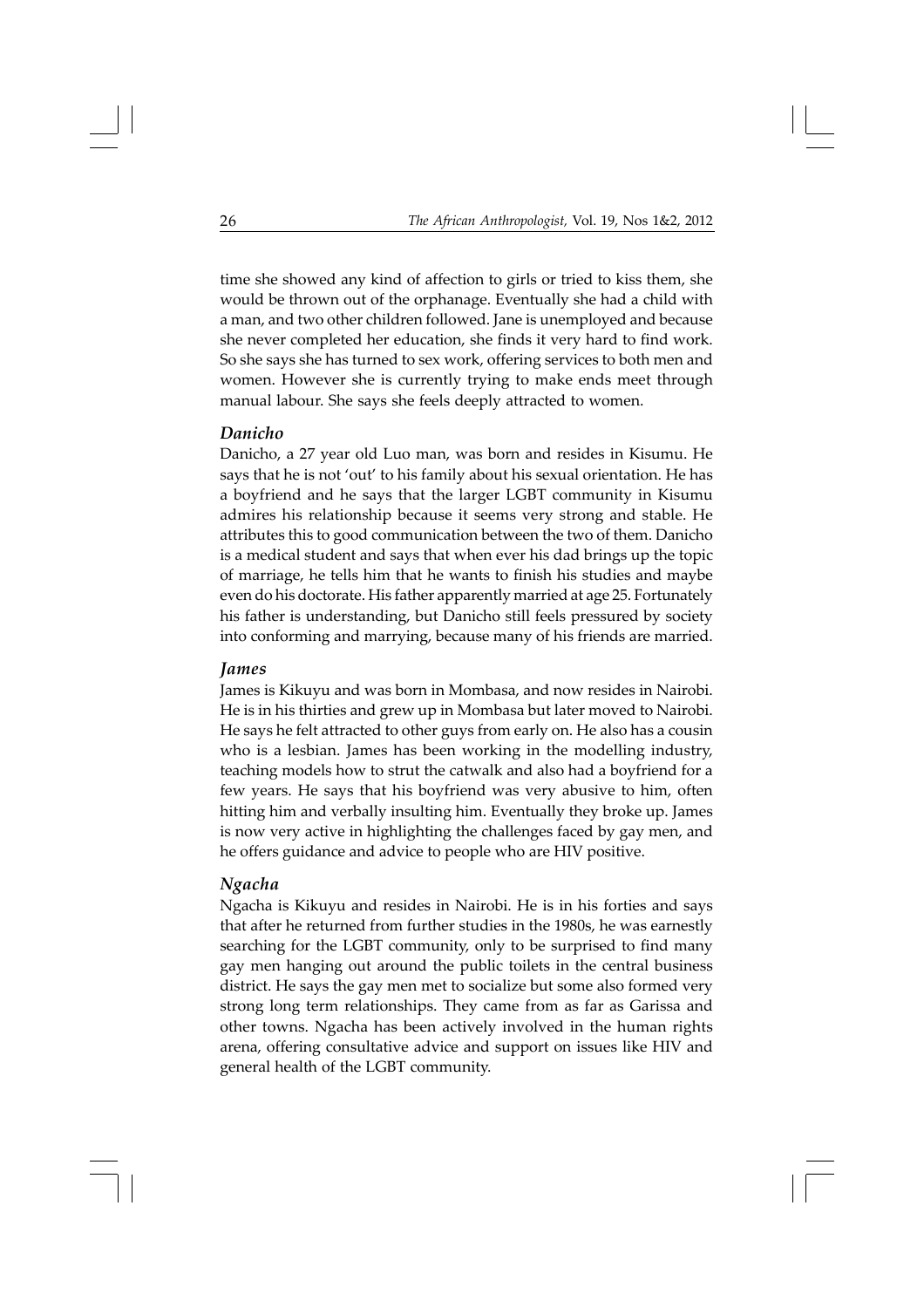#### *Larry*

Larry is Luo, grew up in Nairobi. Larry is twenty-seven years and says that he grew up with his grandmother and uncle and family. He says that he too has always been attracted to men and boys as he was growing up. His sexual orientation was unfortunately exposed in the media and when his uncle found out, he was so angry, that he kicked Larry out of the house and withdrew financial support for his university degree. For a while Larry, says he depended on hand outs and support from his friends. Fortunately his grandmother never gave up on him and she eventually bridged the rift between him and his uncle. During some of his discussions with her on homosexuality, he says that his grandmother mentioned the name 'Nyalhana' (he is unsure of the exact word) which she said meant bisexual people or those who did not conform to any gender identity – who made advances to people of one sex and sometimes to the other sex.

#### *Felicity*

Felicity is Kisii. She used to live in Nairobi and over the years has been faced with numerous homophobic incidences. First she had a flower selling business but when clients found out that she was a lesbian, they shunned her, so she was forced to look for other work. She got a job teaching children at a school. One day her employer found out that she was a lesbian and fired her on the spot, claiming the children's parents would not allow her to teach. She also called her a sinner.

Then Felicity set up a business making bead craft work, employing some people to help her. She started to export the crafts two years ago. Business was hard and in 2009 she was attacked by a homophobic person in a disco in Nairobi. She was hit on her forehead and bled profusely. She ended up in hospital, received several stitches and had bleeding in and around her eye. Around this time, while she was in hospital, her crafts shop was broken into and she lost her materials and documents. The assault case went to court, but Felicity had to disguise herself so as to avoid the media attention. Her friend, who was witness to the attack, abandoned her for fear of the media attention and the security risk. She had been represented by a lawyer, whose services had been used by another gay man because of his willingness to work with LGBT people. It turned out that this lawyer had been deregistered, yet he had continued to offer services. He even demanded payment and at one point suggested to Felicity that she pay off the prosecutor so that he would be more interested in pushing her case in court. Felicity says that she refused to do this. Eventually she stopped engaging his services.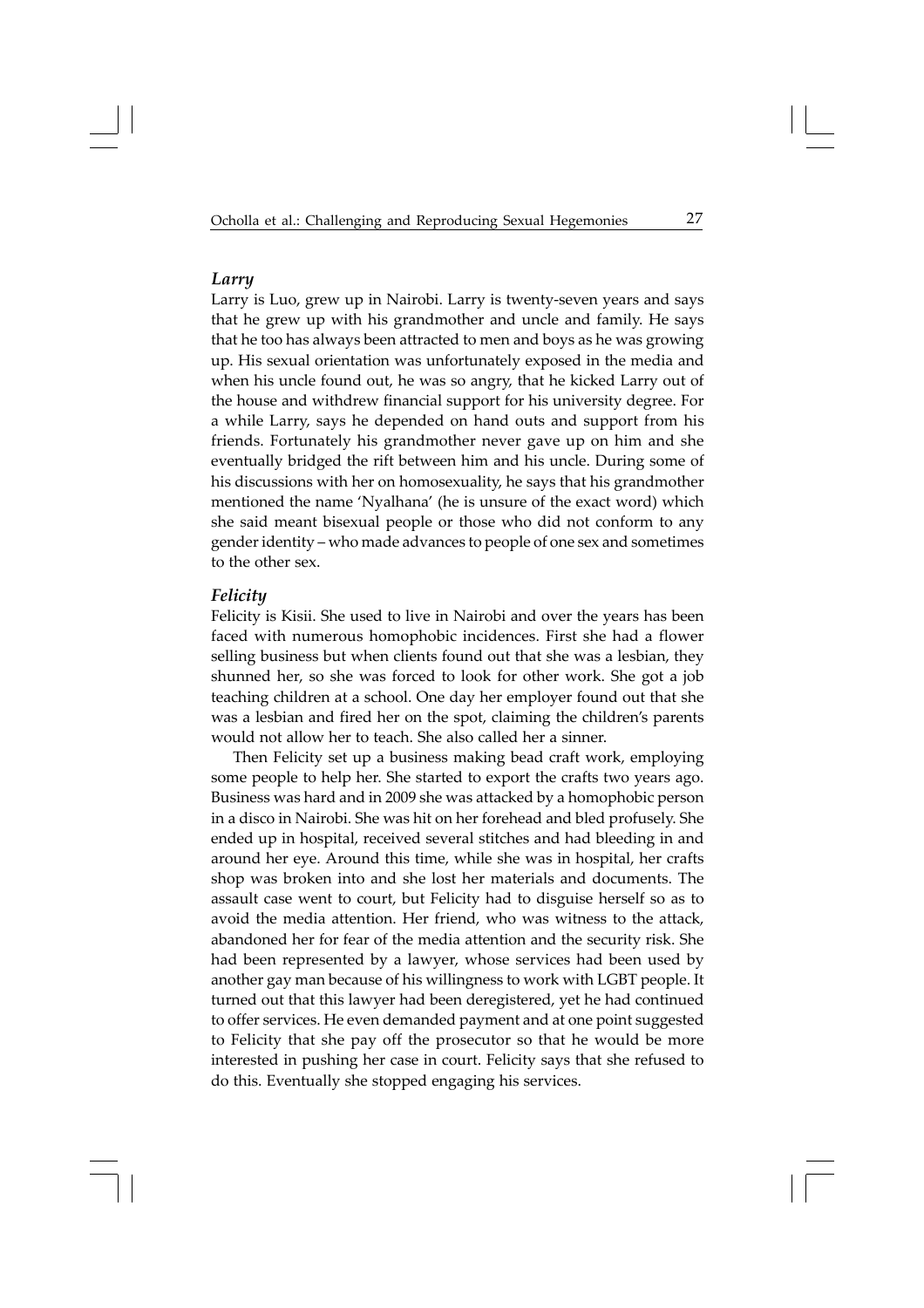Finally she made one last attempt to try to get her business back on track and went to the US to sell her crafts. The accumulated trauma she had been carrying with her prevented her from doing much and she was stuck for a while without money, relying on hand outs from people. She sought asylum and does not want to return to Kenya until she has rebuilt her life.

#### *Jody*

In her early forties, Jody is Kikuyu. She lives in Nairobi, and runs an IT business. She says that the story of her exploration of her sexuality and sexual orientation is short and that she has not quite made up her mind about it. She says that she did not initially have feelings for women when she was growing up. She had always been a staunch Christian. However, when she returned from the US, she was pursued equally by several Kenyan women and men. She dated men at first but got tired of them. Eventually she started getting interested in the women and even found some of them attractive. Jody says after dating both men and women, she grew tired and was none the wiser about where her affiliations lay. She says she is bisexual but still not sure which side of the fence she will land with regards to sexuality and orientation. Jody would like to have children some day and so is still working on her 'baby project'.

#### **Discussion**

The stories above show similar patterns. The gay men or women often start feeling attracted to people of the same gender in their early years but are often afraid to act on them. Later in life some succumb to societal pressure to conform and date or marry persons of the opposite sex. This is reflected in other studies such as KNCHR (2012) and Beyrer et al., (2011) as quoted by Mbote (2011). Interestingly, the case stories above, however, show that most of the individuals have resisted this pressure. In the case of bisexual persons, the marriage may or may not be a result of force – sometimes out of love. Feelings of attraction to people of the same sex, however, still persist even during these heterosexual relationships. When the heterosexual relationships end these men or women may feel no real obligation or inclination to try again. Instead they move on to explore their more dominant attractions, i.e. to people of their own gender. In a sense they defy the predominant sexual hegemonies in their communities. More in-depth information on bisexuality may be found in Klein's 'The Bisexual Option' (Klein 1993).

Of interest is the case of Danicho who exerts his power to get his way. By telling his father, who may not have gone on to university level, that he must finish his undergraduate and even postgraduate studies, Danico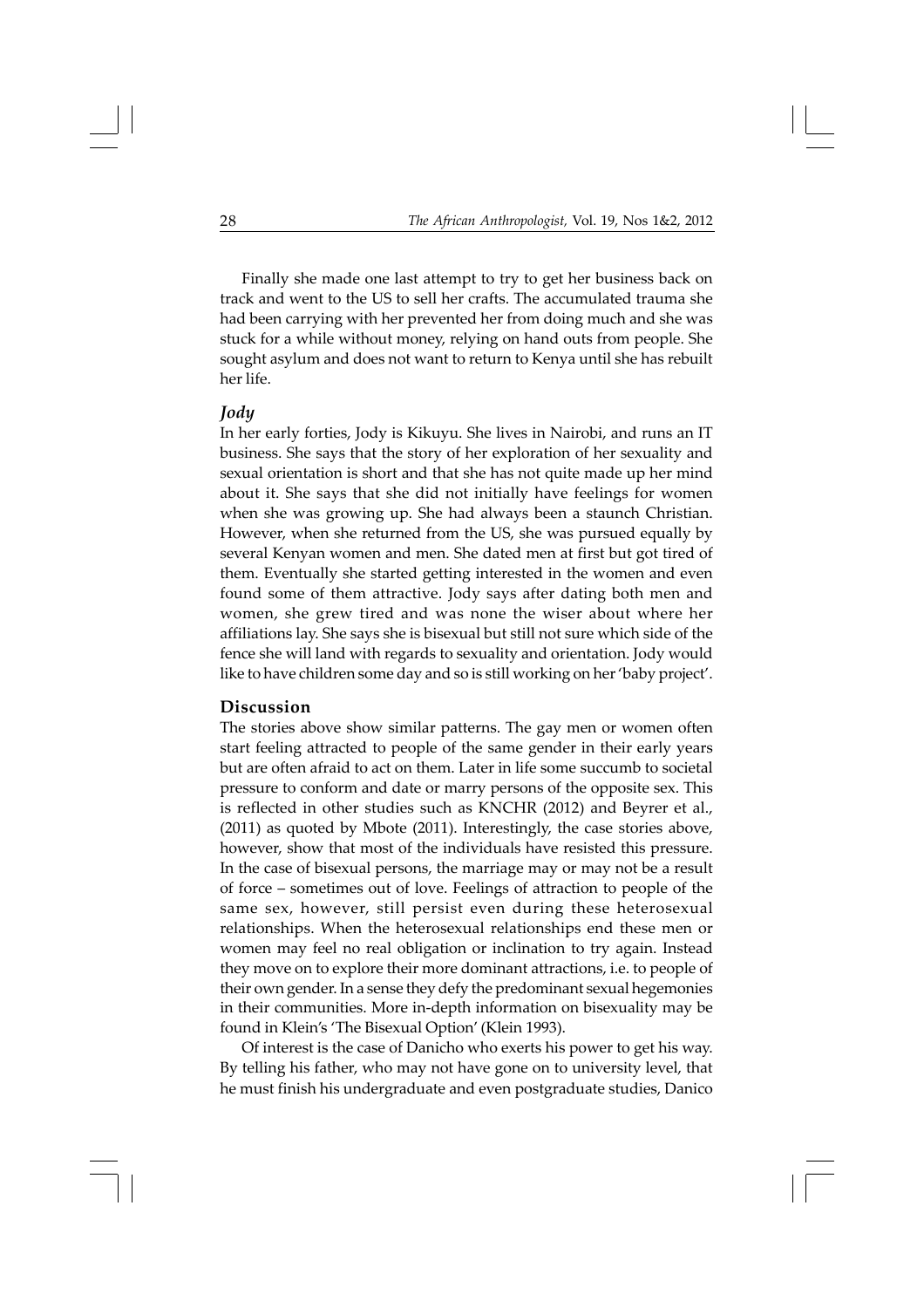is taking advantage of the socio-cultural value of 'education' to counter his father's value of 'marriage'. Though a man, Danico's confidence may well be a reflection of a phenomenon in which education levels affect the age at which a young adult woman gets married (Jejeebhoy 1995). Being a strong man in his late twenties, with an advanced education gives him leverage over his father. Jody is interesting here in that she chooses not to make a decision about where her affiliations lie regarding sexuality or sexual identity. She keeps all her options open – marriage, children, and a satisfying sex life. Again this could also be a reflection of education, being a strong determinant for age of marriage and choices made in life (Jejeebhoy 1995).

Jane's story is special in the sense that she seems to have been open and free about her sexuality from very early in her life. She received numerous hard knocks from unkind and 'mis-educated' people at various stages in her life but must have found courage and perseverance from within herself to push on. Felicity, Rebecca and Irene too have overcome economic, physical and emotional hardships – realities for many LGB persons in Kenya (KNCHR 2012:94), but have persisted in finding samesex partners throughout their lives. A life-long identity with ones sexual orientation has been found with several researchers (including Shere Hite 1976, 1981, 2004). Larry's story shows that an open discussion regarding non-hegemonic sexuality can take place between a grandmother and her grandson, and that acceptance can be found in the home even when one least expects it. Amanda's story exposes the insecurities that people feel when confronted with a phenomenon that negates normative sexual hegemonies. This is common amongst people who fear or hate homosexuals or bisexuals, dating back around 1200s during the life of Saint Thomas Aquinas.

Amanda's discomfort with wearing frilly feminine clothes and conforming to normative gender behaviour means that finding a partner will be determined by that individual's open-mindedness and ability to see beyond external appearances. James and Rebecca's stories show that sexually non-hegemonic persons can appear in numbers within extended families and may not be isolated cases. Still the development of sexual orientation is complex (Rosario et al. 2006). James's story also indicates that relationships between same-sex loving persons are as pre-disposed to the complexities of gender-based-violence as heterosexual relationships are. All stories, ranging from the youngest individuals to the oldest, Ngacha, show the intergenerational existence of same-sex loving persons who continuously challenge sexual hegemonies throughout their lives.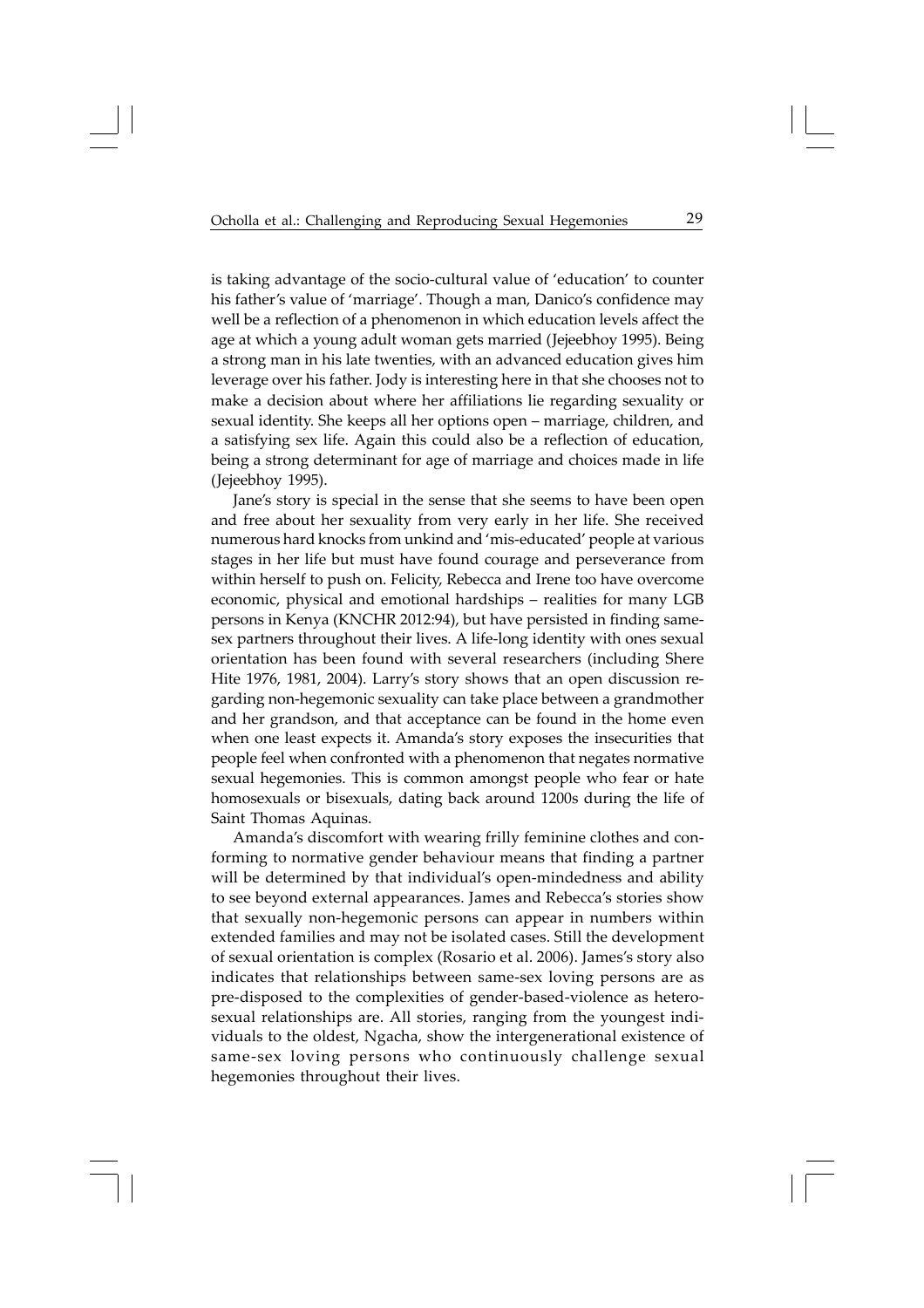# **Conclusion**

All the individuals have made positive contributions to society. By confronting homophobic speech, and actions from persons in their lives, these gay or bisexual men and women eventually build the courage to stand up for themselves. They explore same-sex relationships, with both negative and positive results. Ultimately, however, they work towards being in full control of their relationships and lives. The pursuit of happiness can be a painful one but has its rewards in the end.

This study recommends that in order for us to get a deeper understanding of the issues relating to same-sex relations in Kenya, it is important to carry out more studies into same-sex loving persons from the Abagusii, Maasai, Mijikenda communities. In addition, a further indepth study on the lives and experiences of these and other individuals from the LGB community would expand the knowledge we currently have on same-sex relations. Lastly, more in-depth interviews of elderly persons over 60 years on sexuality in traditional communities would help us put same-sex relations in Kenya into a proper historical context.

## **References**

- Aarmo, M., 1997, 'How homosexuality became «un-African»: the case of Zimbabwe', in E. Blackwood, ed., *Female Desires: Same-Sex Relations and Transgender Practices across Cultures*, SE Wieringa, New York: Columbia Univ. Press. p. 255–80.
- Beyrer, C., et al., 2011, *The Global HIV Epidemics among Men Who have Sex with Men*, Washington, World Bank.
- Boellstorff, T., 2007, *Queer Studies in the House of Anthropology*, Department of Anthropology, University of California, Irvine, California.
- Bryld, M., 2001, 'The Infertility Clinic and the Birth of the Lesbian: The Political Debate on Assisted Reproduction in Denmark', *European Journal of Women's Studies, Special Issue, Lesbian Studies, Lesbian lives, Lesbian Voices*, ed., Nina Lykke, 299-313. London: Sage.
- Bryld, M., and Lykke, N., 1982, 'Er begrebet 'mande-kvinde' kvindefjendsk? Om en opfattelse af 'overgangskvinden' i kønsfilosofi og kvindelitteratur', in *Overganskvinden. Kvindeligheden som historisk kategori – kvindeligheden 1880-1920*, ed., Mette Bryld, Inger-Lise Hjordt-Vetlesen, Nina Lykke, Annelise Ballegaard Petersen, and Bente Rosenbeck, 137- 168. Skriftserie fra Arbejdsgruppen for Kvindestudier 1, Odense, Denmark: Odense Universitetsforlag.
- Butler, J., 1990, *Gender Trouble: Feminism and the subversion of Identity,* London: Routledge.
- Butler, J., 1997, 'Against proper objects', Elizabeth Weed and Naomi Schor, eds., *Feminism meets Queer Theory*, Bloomington: Indiana University Press, pp.1-31.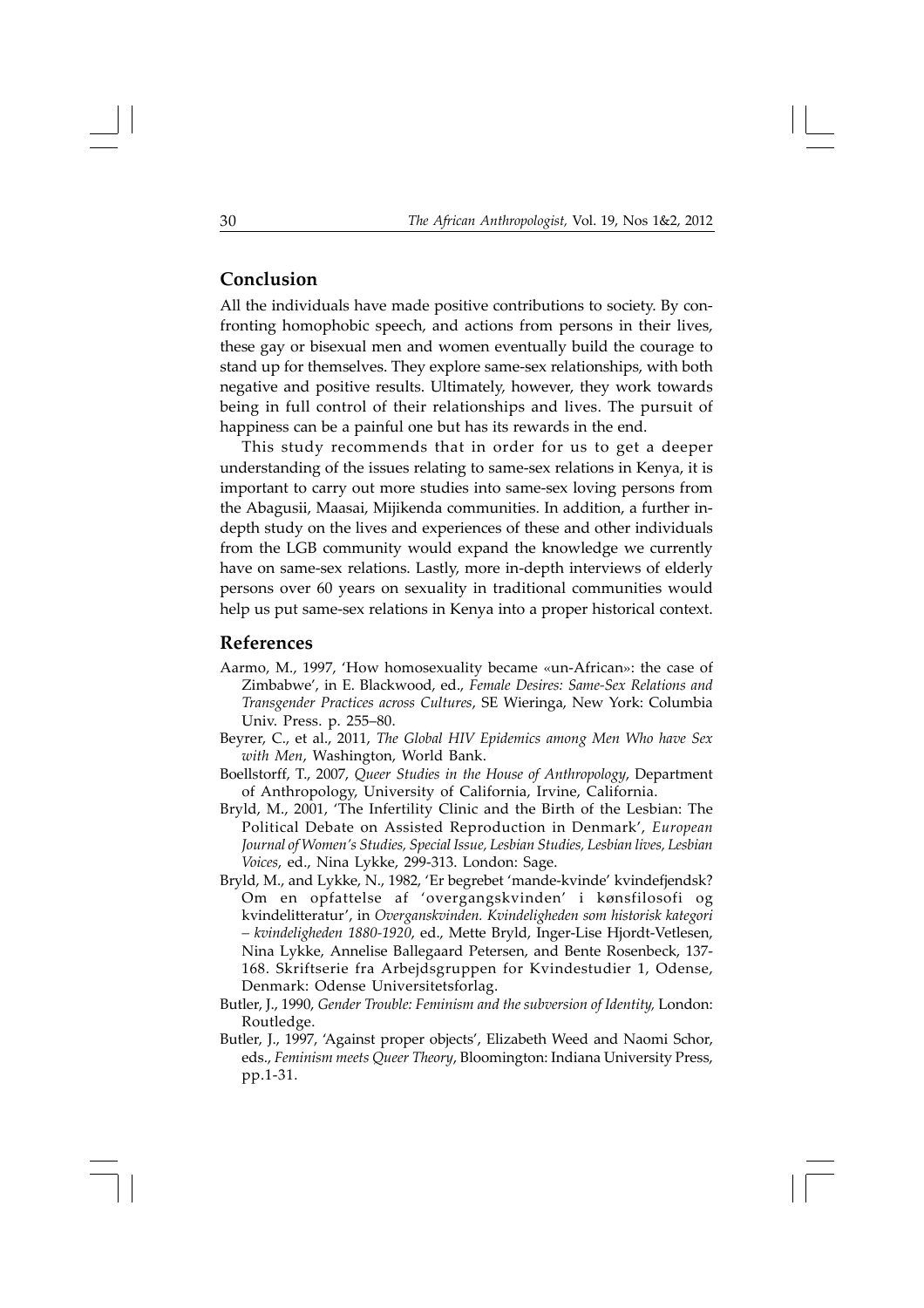- Donham, D. L., 1998, 'Freeing South Africa: The "Modernization" of Male-male Sexuality in Soweto', *Cultural Anthropology,* 13(1), 3–21.
- Foucault, M., 1978, *The History of Sexuality 1: The Will to Knowledge*, Trans. Robert Hurley, New York: Penguin Books (Original Pubication 1976 as *Histoire de la sexualité 1. La volonté de savoir*, Paris).
- Hite, Shere, 2004, *The Hite Report: A Nationwide Study of Female Sexuality*, NY: Seven Stories Press.
- Jejeebhoy, S. J., 1995, *Women's education, autonomy, and reproductive behaviour: Experience from developing countries*, Clarendon Press, Oxford and New York.
- Latour, B., 1993, *We Have Never Been Modern*, Translated C. Porter, New York, London: Harvester Wheatsheaf, (Original Publication, 1991 as *Nous n'avons jamais été modernes*, Paris: La Découverte).
- Klein, F., 1993, *The Bisexual Option*, Second Edition, Routledge.
- KNCHR, 2012, 'Realising Sexual and Reproductive Health Rights in Kenya: A myth or reality? A report of the Public Inquiry into Violations of Sexual and Reproductive Health Rights in Kenya', April, Kenya National Commission on Human Rights.
- Lykke, N., 2010, *Feminist Studies. A Guide to Intersectional Theory, Methodology and Writing*, Routledge Taylor & Francis Group, New York & London, pp. 31-45; 51-69.
- Mbote, D. K., 2011, 'Breaking the Wall of Criminalization', p.17.
- Morgan, R., & Wieringa, S., 2005, *Tommy Boys, Lesbian Men, and Ancestral Wives: Female Same-Sex Practices in Africa*, Johannesburg: Jacana Media.
- Muchoki Samuel, Galavu Lydia, Isaiah Muchoki and Akinyi Ocholla, 2010, 'Uncomfortable territories. A study on same sex practices in traditional Kenyan communities and mapping homophobia in a cultural context'.
- Murray, S., & Roscoe, W., 1998, *Boy-wives and Female husbands: Studies of African Homosexualities*, New York: St. Martin's Press.
- Renaud, M., 1997, *Women at the Crossroads: A Prostitute Community's Response to AIDS in Urban Senegal*, Amsterdam: Gordon & Breach.
- Rosario, M., Schrimshaw, E., Hunter, J., & Braun, L., 2006, 'Sexual identity development among lesbian, gay, and bisexual youths: Consistency and change over time', *Journal of Sex Research*, 43(1), 46–58, Retrieved April 4, 2009, from PsycINFO database.